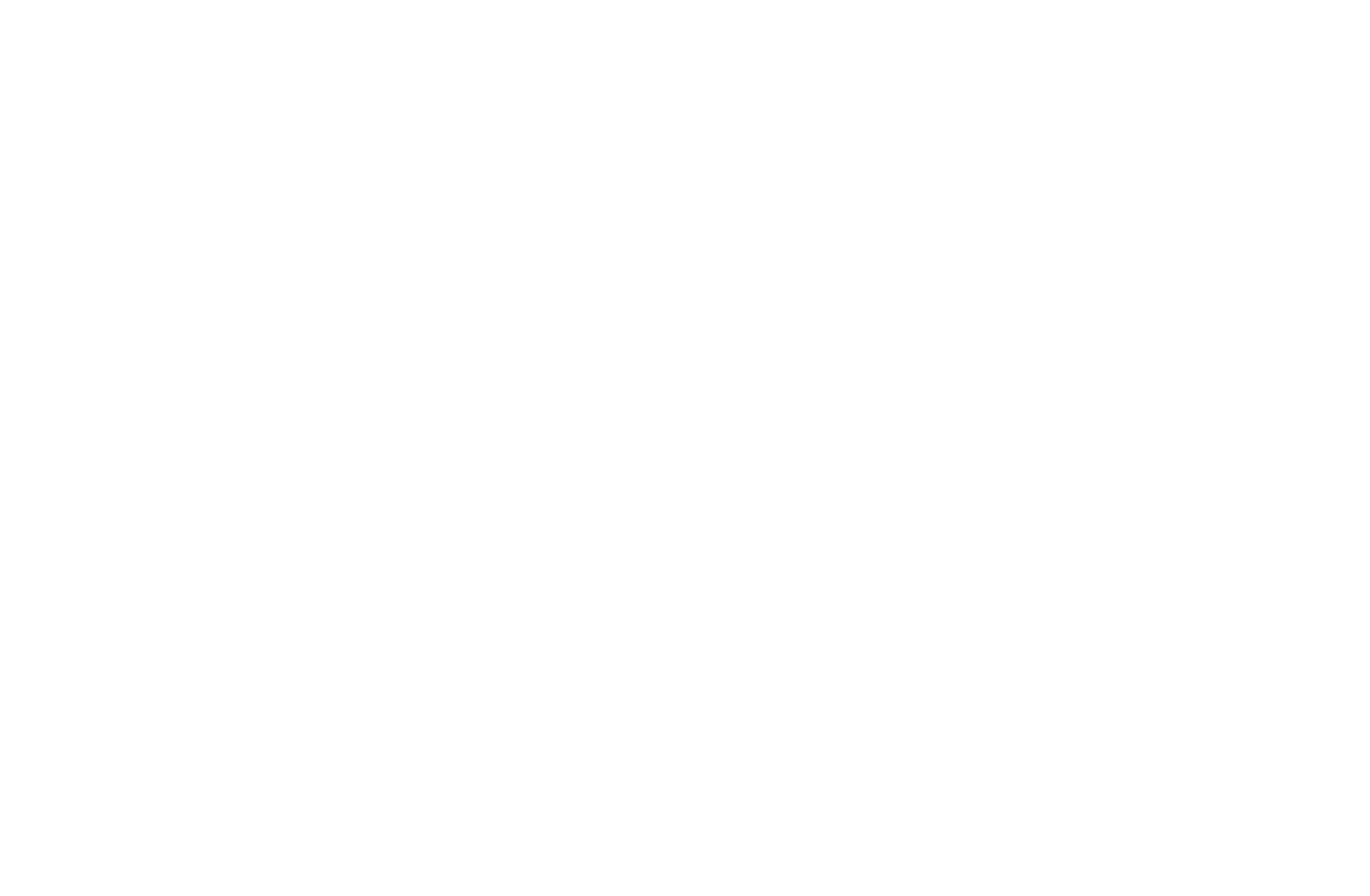|             |                                                                       |                  |            | NP-53.9 - Small                                  |                         |             |              |             |            |            |            |  |
|-------------|-----------------------------------------------------------------------|------------------|------------|--------------------------------------------------|-------------------------|-------------|--------------|-------------|------------|------------|------------|--|
| 50299630-00 | <b>Representation Expenses</b>                                        | <b>STOD</b>      | <b>NO</b>  | Value Procurement                                | 2nd quarter             | 2nd quarter | 2nd quarter  | 2nd quarter | GOP        | 150,000.00 | 150,000.00 |  |
|             | 50299630-00 Representation Expenses                                   | <b>STOD</b>      | <b>NO</b>  | NP-53.9 - Small<br>Value Procurement             | 3rd quarter             | 3rd quarter | 3rd quarter  | 3rd quarter | GOP        | 150,000.00 | 150,000.00 |  |
|             | 50299630-00 Representation Expenses                                   | <b>STOD</b>      | <b>NO</b>  | NP-53.9 - Small<br>Value Procurement 4th quarter |                         | 4th quarter | 4th quarter  | 4th quarter | GOP        | 150,000.00 | 150,000.00 |  |
|             | 50205010-00 Postage and Delivery                                      | <b>STOD</b>      | <b>NO</b>  | NP-53.9 - Small<br>Value Procurement 1st quarter |                         | 1st quarter | 1st quarter  | 1st quarter | GOP        | 62,500.00  | 62,500.00  |  |
|             | 50205010-00 Postage and Delivery                                      | <b>STOD</b>      | <b>NO</b>  | NP-53.9 - Small<br>Value Procurement             | 2nd quarter             | 2nd quarter | 2nd quarter  | 2nd quarter | GOP        | 62,500.00  | 62,500.00  |  |
|             | 50205010-00 Postage and Delivery                                      | <b>STOD</b>      | <b>NO</b>  | NP-53.9 - Small<br>Value Procurement             | 3rd quarter             | 3rd quarter | 3rd quarter  | 3rd quarter | GOP        | 62,500.00  | 62,500.00  |  |
|             | 50205010-00 Postage and Delivery                                      | <b>STOD</b>      | <b>NO</b>  | NP-53.9 - Small<br>Value Procurement             | 4th quarter             | 4th quarter | 4th quarter  | 4th quarter | GOP        | 62,500.00  | 62,500.00  |  |
| 5021502000  | <b>Fidelity Bond Premiums</b>                                         | <b>STOD</b>      | <b>NO</b>  | <b>Direct Contracting</b>                        | N/A                     | N/A         | 1st quarter  | 1st quarter | <b>GOP</b> | 85,000.00  | 85,000.00  |  |
| 5021503000  | <b>Insurance Expenses</b>                                             | <b>STOD</b>      | <b>NO</b>  | <b>Direct Contracting</b>                        | N/A                     | N/A         | Ist quarter  | 1st quarter | GOP        | 100,000.00 | 100,000.00 |  |
| 50299040-00 | <b>Transportation and Delivery</b>                                    | <b>STOD</b>      | <b>NO</b>  | NP-53.9 - Small<br>Value Procurement             | 1st quarter             | 1st quarter | 1st quarter  | 1st quarter | GOP        | 37,500.00  | 37,500.00  |  |
| 50299040-00 | <b>Transportation and Delivery</b>                                    | <b>STOD</b>      | <b>NO</b>  | NP-53.9 - Small<br>Value Procurement 2nd quarter |                         | 2nd quarter | 2nd quarter  | 2nd quarter | GOP        | 37,500.00  | 37,500.00  |  |
|             | 50299040-00 Transportation and Delivery                               | <b>STOD</b>      | <b>NO</b>  | NP-53.9 - Small<br>Value Procurement             | 3rd quarter             | 3rd quarter | 3rd quarter  | 3rd quarter | GOP        | 37,500.00  | 37,500.00  |  |
|             | 50299040-00 Transportation and Delivery                               | <b>STOD</b>      | <b>NO</b>  | NP-53.9 - Small<br>Value Procurement             | 4th quarter             | 4th quarter | 4th quarter  | 4th quarter | GOP        | 37,500.00  | 37,500.00  |  |
| 50201010-00 | <b>Travel</b>                                                         | LTID             | <b>NO</b>  | <b>Direct Contracting</b>                        | N/A                     | N/A         | N/A          | N/A         | <b>GOP</b> | 370,000.00 | 370,000.00 |  |
| 50202010-00 | Trainings/Conferences/Assessme                                        | LTID             | <b>YES</b> | NP-53.10 Lease of<br>Real Property and<br>Venue  | N/A                     | N/A         | N/A          | N/A         | GOP        | 158,000.00 | 158,000.00 |  |
|             | Common Supplies and Equipment                                         |                  |            | NP-53.5 Agency-to-                               |                         |             |              |             |            |            |            |  |
| 50203010-02 | (CSE) Available in PS-DBM                                             | LTID             | <b>NO</b>  | Agency                                           | N/A                     | N/A         | N/A          | N/A         | GOP        | 100,000.00 | 100,000.00 |  |
| 50211990-00 | <b>Other General Services</b>                                         | LTID             | <b>NO</b>  | <b>Direct Contracting</b>                        | N/A                     | N/A         | N/A          | N/A         | GOP        | 114,000.00 | 114,000.00 |  |
| 50205010-00 | Postage and Delivery                                                  | LTID             | <b>NO</b>  | <b>Direct Contracting</b>                        | Ist quarter             | 1st quarter | 1st quarter  | 1st quarter | GOP        | 5,000.00   | 5,000.00   |  |
| 50205010-00 | Postage and Delivery                                                  | LTID             | <b>NO</b>  | <b>Direct Contracting</b>                        | 2nd quarter             | 2nd quarter | 2nd quarter  | 2nd quarter | GOP        | 5,000.00   | 5,000.00   |  |
| 50205010-00 | Postage and Delivery                                                  | LTID             | <b>NO</b>  | <b>Direct Contracting</b>                        | 3rd quarter             | 3rd quarter | 3rd quarter  | 3rd quarter | GOP        | 5,000.00   | 5,000.00   |  |
| 50205010-00 | Postage and Delivery                                                  | LTID             | <b>NO</b>  | <b>Direct Contracting</b>                        | 4th quarter             | 4th quarter | 4th quarter  | 4th quarter | GOP        | 5,000.00   | 5,000.00   |  |
| 50205020-11 | Communication (mobile)                                                | LTID             | <b>NO</b>  | <b>Direct Contracting</b>                        | N/A                     | N/A         | N/A          | N/A         | GOP        | 20,000.00  | 20,000.00  |  |
| 50299630-00 | <b>Representation Expenses</b>                                        | LTID             | <b>NO</b>  | <b>Direct Contracting</b>                        | N/A                     | N/A         | N/A          | N/A         | GOP        | 50,000.00  | 50,000.00  |  |
| 50201010-00 | Travel                                                                | <b>ILS-DARA</b>  | <b>NO</b>  | <b>Direct Contracting</b>                        | N/A                     | N/A         | N/A          | N/A         | <b>GOP</b> | 454,000.00 | 454,000.00 |  |
| 50202010-00 | <b>Trainings and Conferences</b>                                      | ALS-DARAB        | <b>YES</b> | Real Property and                                | N/A                     | N/A         | N/A          | N/A         | GOP        | 160,000.00 | 160,000.00 |  |
| 50203010-02 | Common Supplies and Equipment<br>(CSE) Available in PS-DBM            | <b>ALS-DARAB</b> | <b>NO</b>  | NP-53.5 Agency-to-AN/A                           |                         | N/A         | N/A          | N/A         | GOP        | 102,000.00 | 102,000.00 |  |
| 50203010-02 | <b>Common Supplies and Equipment</b><br>(CSE) Not Available in PS-DBM | <b>ALS-DARAB</b> | <b>NO</b>  | Shopping                                         | <b>Indicate Dat</b> N/A |             | N/A          | N/A         | GOP        | 78,000.00  | 78,000.00  |  |
| 50205020-10 | Communication (mobile)                                                | <b>ALS-DARAB</b> | <b>NO</b>  | <b>Direct Contracting</b>                        | N/A                     | N/A         | N/A          | N/A         | GOP        | 10,000.00  | 10,000.00  |  |
|             | 502112990-00 Other General Services                                   | ALS-DARAB        | <b>NO</b>  | <b>Direct Contracting</b>                        | N/A                     | N/A         | ndicate Date | Indicate D  | GOP        | 104,000.00 | 104,000.00 |  |
|             | 50205010-00 Postage and Delivery                                      | <b>ALS-DARAB</b> | <b>NO</b>  | <b>Direct Contracting</b>                        | 1st quarter             | 1st quarter | 1st quarter  | 1st quarter | GOP        | 2,500.00   | 2,500.00   |  |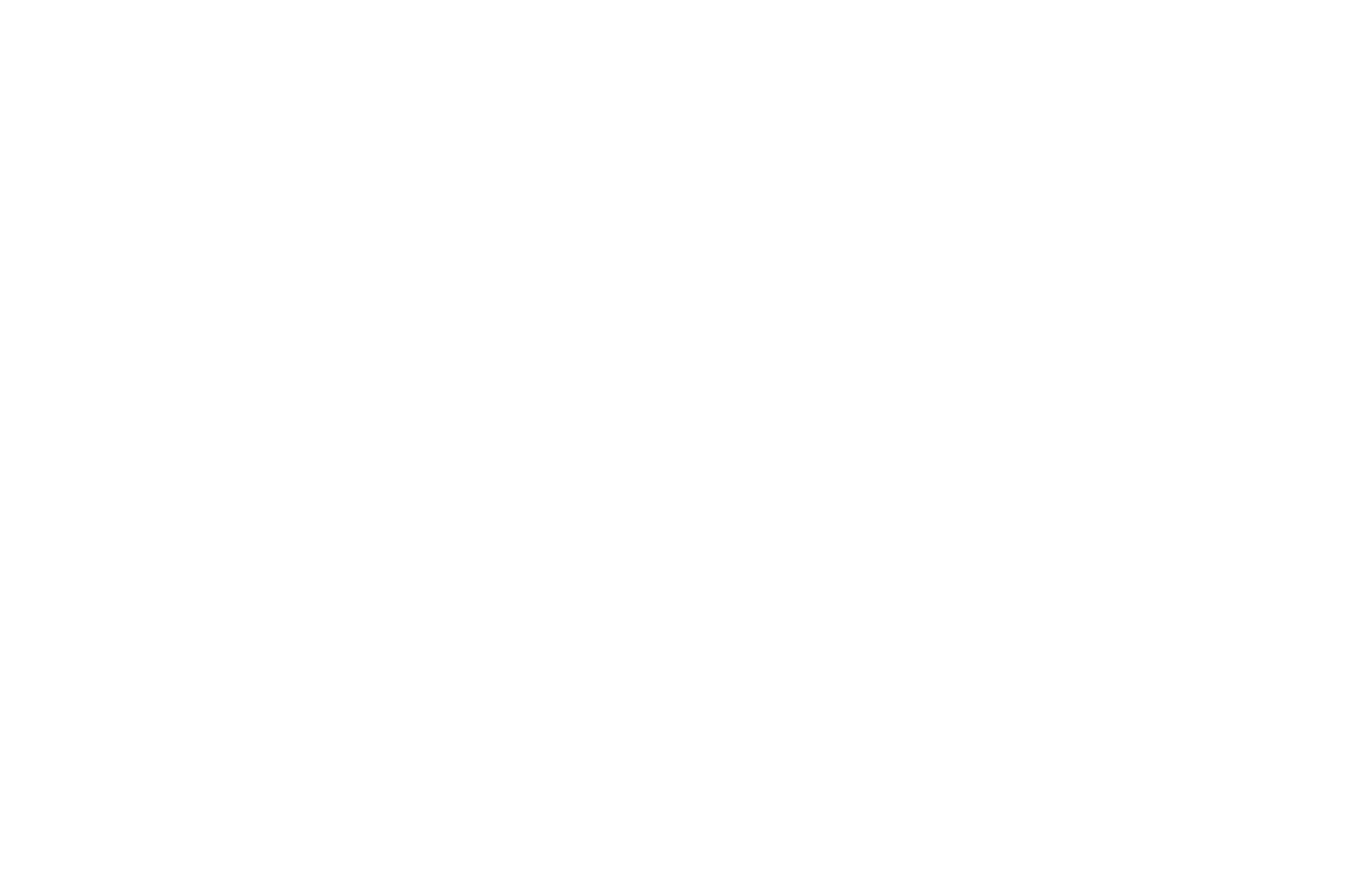|                          | 50205010-00 Postage and Delivery                                       | <b>ALS-DARAB</b> | <b>NO</b>  | <b>Direct Contracting</b>                        | 2nd quarter              | 2nd quarter | 2nd quarter                           | 2nd quarter | <b>GOP</b> | 2,500.00     | 2,500.00     |  |
|--------------------------|------------------------------------------------------------------------|------------------|------------|--------------------------------------------------|--------------------------|-------------|---------------------------------------|-------------|------------|--------------|--------------|--|
|                          | 50205010-00 Postage and Delivery                                       | ALS-DARAB        | <b>NO</b>  | <b>Direct Contracting</b>                        | 3rd quarter              | 3rd quarter | 3rd quarter                           | 3rd quarter | <b>GOP</b> | 2,500.00     | 2,500.00     |  |
|                          | 50205010-00 Postage and Delivery                                       | <b>ALS-DARAB</b> | <b>NO</b>  | <b>Direct Contracting</b>                        | 4th quarter              | 4th quarter | 4th quarter                           | 4th quarter | GOP        | 2,500.00     | 2,500.00     |  |
| 502990010-00 Advertising |                                                                        | <b>ALS-DARAB</b> | <b>NO</b>  | Shopping                                         | 1st quarter              | 1st quarter | 1st quarter                           | 1st quarter | GOP        |              |              |  |
| 502990010-00 Advertising |                                                                        | ALS-DARAB        | <b>NO</b>  | Shopping                                         | 2nd quarter              | 2nd quarter | 2nd quarter                           | 2nd quarter | GOP        |              |              |  |
| 502990010-00 Advertising |                                                                        | ALS-DARAB        | <b>NO</b>  | Shopping                                         | 3rd quarter              | 3rd quarter | 3rd quarter                           | 3rd quarter | GOP        |              |              |  |
| 502990010-00 Advertising |                                                                        | <b>ALS-DARAB</b> | <b>NO</b>  | Shopping                                         | 4th quarter              | 4th quarter | 4th quarter                           | 4th quarter | <b>GOP</b> |              |              |  |
|                          | 50299020-00 Printing and Publication                                   | <b>ALS-DARAB</b> | <b>NO</b>  | Shopping                                         | 1st quarter              | 1st quarter | 1st quarter                           | 1st quarter | GOP        | 5,000.00     | 5,000.00     |  |
|                          | 50299020-00 Printing and Publication                                   | <b>ALS-DARAB</b> | <b>NO</b>  | Shopping                                         | 2nd quarter              | 2nd quarter | 2nd quarter                           | 2nd quarter | <b>GOP</b> | 5,000.00     | 5,000.00     |  |
|                          | 50299020-00 Printing and Publication                                   | <b>ALS-DARAB</b> | <b>NO</b>  | Shopping                                         | 3rd quarter              | 3rd quarter | 3rd quarter                           | 3rd quarter | GOP        | 5,000.00     | 5.000.00     |  |
|                          | 50299020-00 Printing and Publication                                   | <b>ALS-DARAB</b> | <b>NO</b>  | Shopping                                         | 4th quarter              | 4th quarter | 4th quarter                           | 4th quarter | GOP        | 5,000.00     | 5,000.00     |  |
|                          | 50299040-00 Transportation and Delivery                                | <b>ALS-DARAB</b> | <b>NO</b>  | NP-53.9 - Small<br>Value Procurement             | 1st quarter              | 1st quarter | 1st quarter                           | 1st quarter | GOP        | 7,000.00     | 7,000.00     |  |
|                          | 50299040-00 Transportation and Delivery                                | <b>ALS-DARAB</b> | <b>NO</b>  | NP-53.9 - Small<br>Value Procurement 2nd quarter |                          | 2nd quarter | 2nd quarter                           | 2nd quarter | <b>GOP</b> | 7,000.00     | 7,000.00     |  |
|                          | 50299040-00 Transportation and Delivery                                | ALS-DARAB        | <b>NO</b>  | NP-53.9 - Small<br>Value Procurement 3rd quarter |                          | 3rd quarter | 3rd quarter                           | 3rd quarter | <b>GOP</b> | 7,000.00     | 7,000.00     |  |
|                          | 50299040-00 Transportation and Delivery                                | <b>ALS-DARAB</b> | <b>NO</b>  | NP-53.9 - Small<br>Value Procurement 4th quarter |                          | 4th quarter | 4th quarter                           | 4th quarter | GOP        | 7,000.00     | 7,000.00     |  |
| 50201010-00 Travel       |                                                                        | ALS-LEGAI        | <b>NO</b>  | <b>Direct Contracting</b>                        | N/A                      | N/A         | N/A                                   | N/A         | <b>GOP</b> | 1,044,000.00 | 1,044,000.00 |  |
|                          | 50202010-00 Trainings and Conferences                                  | <b>ALS-LEGAL</b> | <b>YES</b> | NP-53.10 Lease of<br>Real Property and<br>Venue  | N/A                      | N/A         | Indicate Date Indicate Da GOP         |             |            | 520,000.00   | 520,000.00   |  |
|                          | 50205010-00 Postage and Delivery                                       | <b>ALS-LEGAI</b> | <b>NO</b>  | <b>Direct Contracting</b>                        | N/A                      | N/A         | N/A                                   | N/A         | GOP        | 50,000.00    | 50,000.00    |  |
|                          | Common Supplies and Equipment<br>50203010-02 (CSE) Available in PS-DBM | <b>ALS-LEGAL</b> | <b>NO</b>  | NP-53.5 Agency-to-AN/A                           |                          | N/A         | <b>Indicate Date Indicate Dat</b> GOP |             |            | 306,000.00   | 306.000.00   |  |
|                          | 50203010-02 Common Supplies and Equipment ALS-LEGAL                    |                  | <b>NO</b>  | Shopping                                         | <b>Indicate Dat</b> IN/A |             | Indicate DatdIndicate Da              |             | <b>GOP</b> | 160,000.00   | 160,000.00   |  |
|                          | 50205020-22 Communication (landline)                                   | <b>ALS-LEGAI</b> | <b>NO</b>  | <b>Direct Contracting</b>                        | N/A                      | N/A         | N/A                                   | N/A         | GOP        |              |              |  |
|                          | 502112990-00 Other General Services                                    | <b>ALS-LEGAL</b> | <b>NO</b>  | NP-53.9 - Small<br>Value Procurement 1st quarter |                          | 1st quarter | 1st quarter                           | 1st quarter | <b>GOP</b> | 120,750.00   | 120,750.00   |  |
|                          | 502112990-00 Other General Services                                    | <b>ALS-LEGAL</b> | <b>NO</b>  | NP-53.9 - Small<br>Value Procurement 2nd quarter |                          | 2nd quarter | 2nd quarter                           | 2nd quarter | GOP        | 120,750.00   | 120,750.00   |  |
|                          | 502112990-00 Other General Services                                    | <b>ALS-LEGAL</b> | <b>NO</b>  | NP-53.9 - Small<br>Value Procurement 3rd quarter |                          | 3rd quarter | 3rd quarter                           | 3rd quarter | <b>GOP</b> | 120,750.00   | 120,750.00   |  |